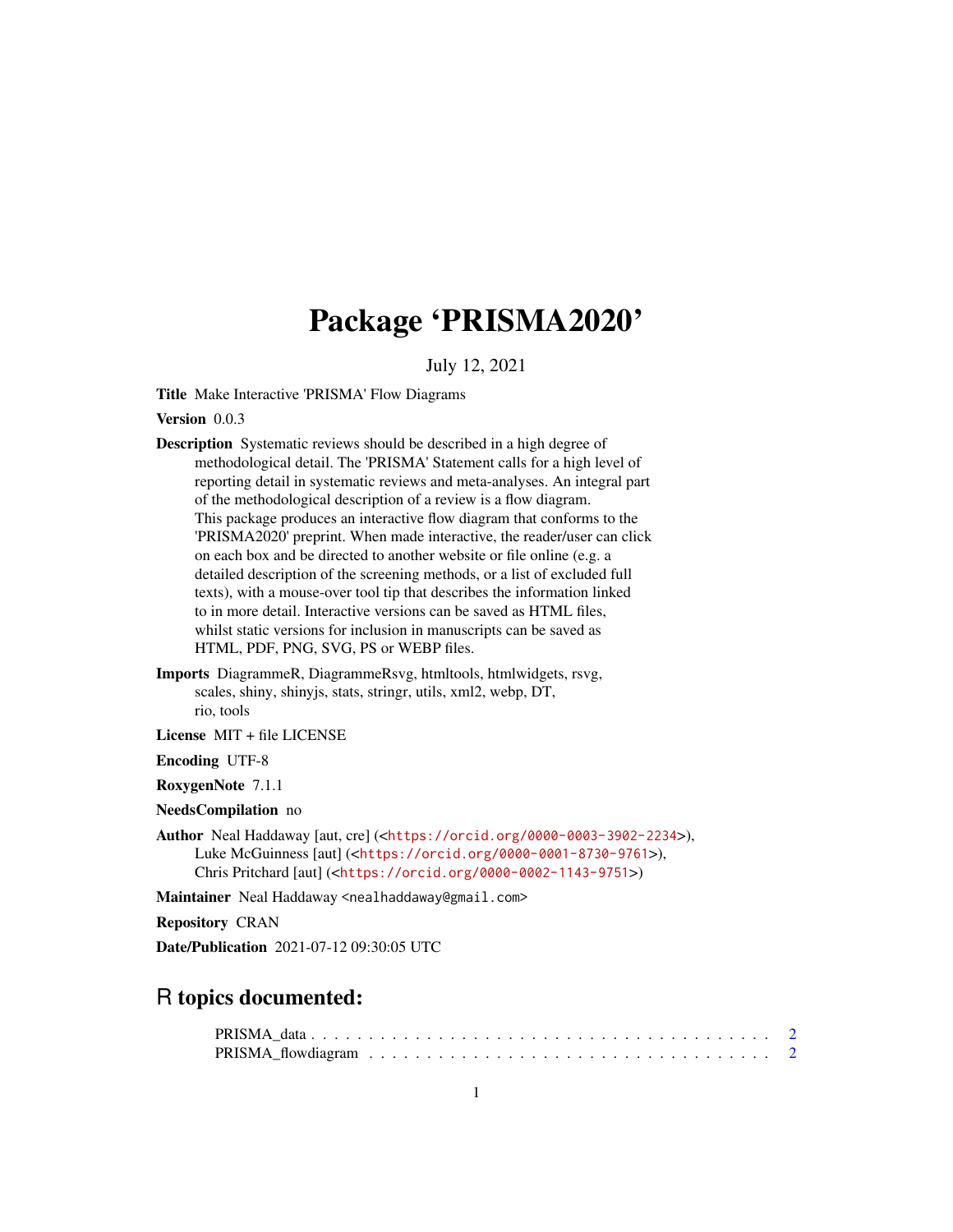<span id="page-1-0"></span>

| Index | $\overline{\phantom{a}}$ |  |
|-------|--------------------------|--|

<span id="page-1-1"></span>PRISMA\_data *Read in PRISMA flow diagram data*

#### Description

Read in a template CSV containing data for the flow diagram

#### Usage

PRISMA\_data(data)

#### Arguments

data File to read in.

#### Value

A list of objects needed to plot the flow diagram

#### Examples

```
csvFile <- system.file("extdata", "PRISMA.csv", package = "PRISMA2020")
data <- read.csv(csvFile);
data <- PRISMA_data(data);
```
<span id="page-1-2"></span>PRISMA\_flowdiagram *Plot interactive flow diagrams for systematic reviews*

#### Description

Produces a PRISMA2020 style flow diagram for systematic reviews, with the option to add interactivity through tooltips (mouseover popups) and hyperlink URLs to each box. Data can be imported from the standard CSV template provided.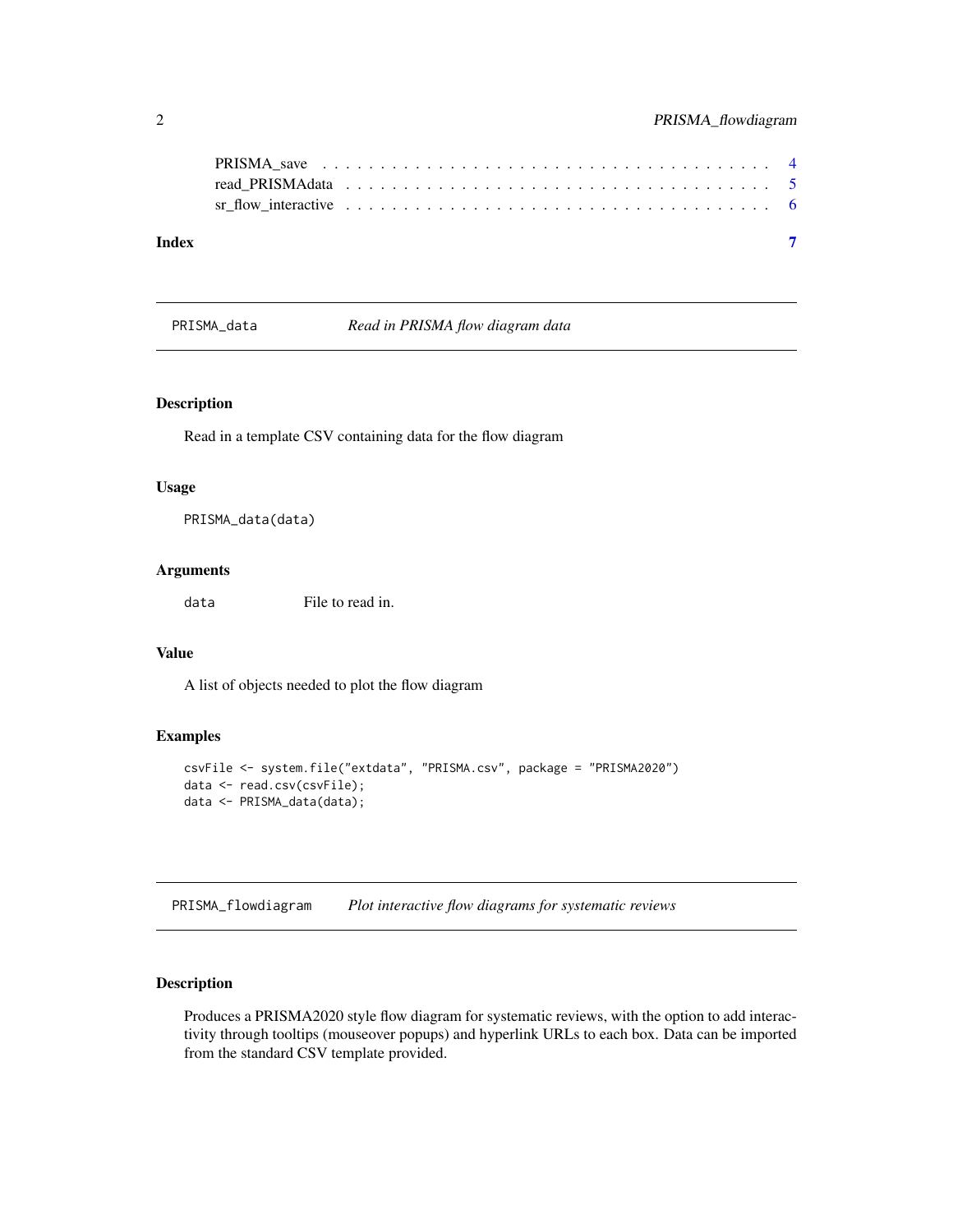#### <span id="page-2-0"></span>Usage

```
PRISMA_flowdiagram(
 data,
 interactive = FALSE,
 previous = TRUE,
 other = TRUE,
 fontsize = 7,
 font = "Helvetica",
 title_colour = "Goldenrod1",
 greybox_colour = "Gainsboro",
 main_colour = "Black",
 arrow_colour = "Black",
 arrow_head = "normal",
 arrow\_tail = "none",side_boxes = TRUE
)
```
#### Arguments

| data           | List of data inputs including numbers of studies, box text, tooltips and urls for<br>hyperlinks. Data inputted via the PRISMA_data() function. If inputting individ-<br>ually, see the necessary parameters listed in the PRISMA_data()) function and<br>combine them in a list using data <- list(). |
|----------------|-------------------------------------------------------------------------------------------------------------------------------------------------------------------------------------------------------------------------------------------------------------------------------------------------------|
| interactive    | Logical argument TRUE or FALSE whether to plot interactivity (tooltips and<br>hyperlinked boxes).                                                                                                                                                                                                     |
| previous       | Logical argument (TRUE or FALSE) specifying whether previous studies were<br>sought.                                                                                                                                                                                                                  |
| other          | Logical argument (TRUE or FALSE) specifying whether other studies were<br>sought.                                                                                                                                                                                                                     |
| fontsize       | The font size for text in each box. The default is '12'.                                                                                                                                                                                                                                              |
| font           | The font for text in each box. The default is 'Helvetica'.                                                                                                                                                                                                                                            |
| title_colour   | The colour for the upper middle title box (new studies). The default is 'Golden-<br>rod1'. See 'DiagrammeR' colour scheme http://rich-iannone.github.io/<br>DiagrammeR/graphviz_and_mermaid.html#colors.                                                                                              |
| greybox_colour | The colour for the left and right column boxes. The default is 'Gainsboro'. See<br>'DiagrammeR' colour scheme http://rich-iannone.github.io/DiagrammeR/<br>graphviz_and_mermaid.html#colors.                                                                                                          |
| main_colour    | The colour for the main box borders. The default is 'Black'. See 'DiagrammeR'<br>colour scheme http://rich-iannone.github.io/DiagrammeR/graphviz_and_<br>mermaid.html#colors.                                                                                                                         |
| arrow_colour   | The colour for the connecting lines. The default is 'Black'. See 'DiagrammeR'<br>colour scheme http://rich-iannone.github.io/DiagrammeR/graphviz_and_<br>mermaid.html#colors.                                                                                                                         |
| arrow_head     | The head shape for the line connectors. The default is 'normal'. See Diagram-<br>meR arrow shape specification http://rich-iannone.github.io/DiagrammeR/<br>graphviz_and_mermaid.html#arrow-shapes.                                                                                                   |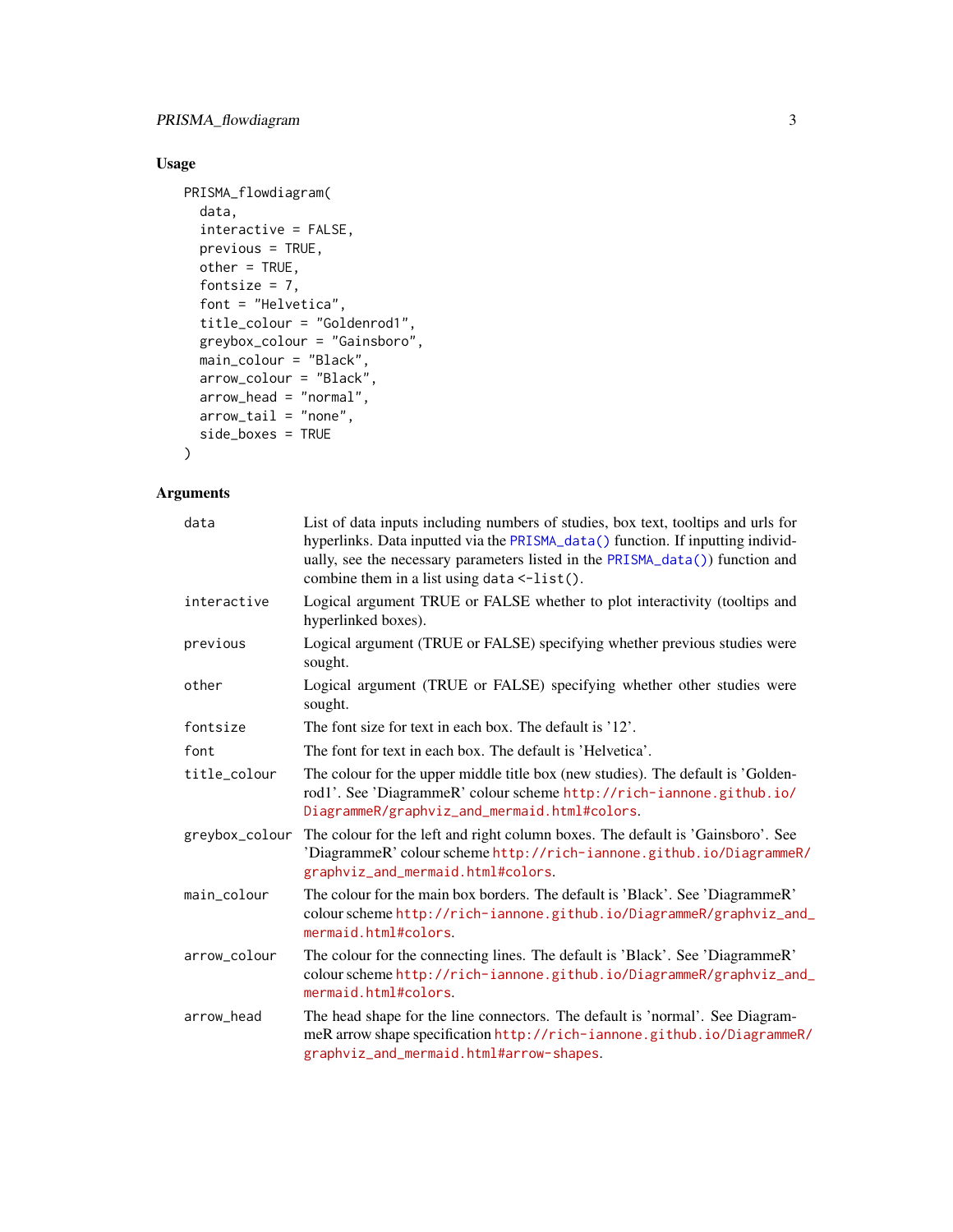<span id="page-3-0"></span>4 PRISMA\_save

| arrow_tail | The tail shape for the line connectors. The default is 'none'. See DiagrammeR |
|------------|-------------------------------------------------------------------------------|
|            | arrow shape specification http://rich-iannone.github.io/DiagrammeR/graphviz_  |
|            | and_mermaid.html#arrow-shapes.                                                |
| side_boxes | Whether or not to include the blue label boxes along the side                 |

#### Value

A flow diagram plot.

#### Examples

```
csvFile <- system.file("extdata", "PRISMA.csv", package = "PRISMA2020")
data <- read.csv(csvFile);
data <- PRISMA_data(data);
plot <- PRISMA_flowdiagram(data,
               fontsize = 12,
                interactive = TRUE,
                previous = FALSE,
                other = TRUE);
```
plot

PRISMA\_save *Save PRISMA2020 flow diagram*

#### Description

Save the output from [PRISMA\\_flowdiagram\(\)](#page-1-2) to the working directory.

#### Usage

```
PRISMA_save(
  plotobj,
  filename = "PRISMA2020_flowdiagram.html",
  filetype = NA,
  overwrite = FALSE
\mathcal{L}
```
#### Arguments

| plotobi   | A plot produced using PRISMA flowdiagram().                                                                                                                                                             |
|-----------|---------------------------------------------------------------------------------------------------------------------------------------------------------------------------------------------------------|
| filename  | The filename to save (including extension)                                                                                                                                                              |
| filetype  | The filetype to save the plot in, supports: HTML, PDF, PNG, SVG, PS and<br>WEBP (if NA, the filetype will be calculated out based on the file extension)<br>HTML files maintain hyperlinks and tooltips |
| overwrite | if TRUE, will overwrite an existing file                                                                                                                                                                |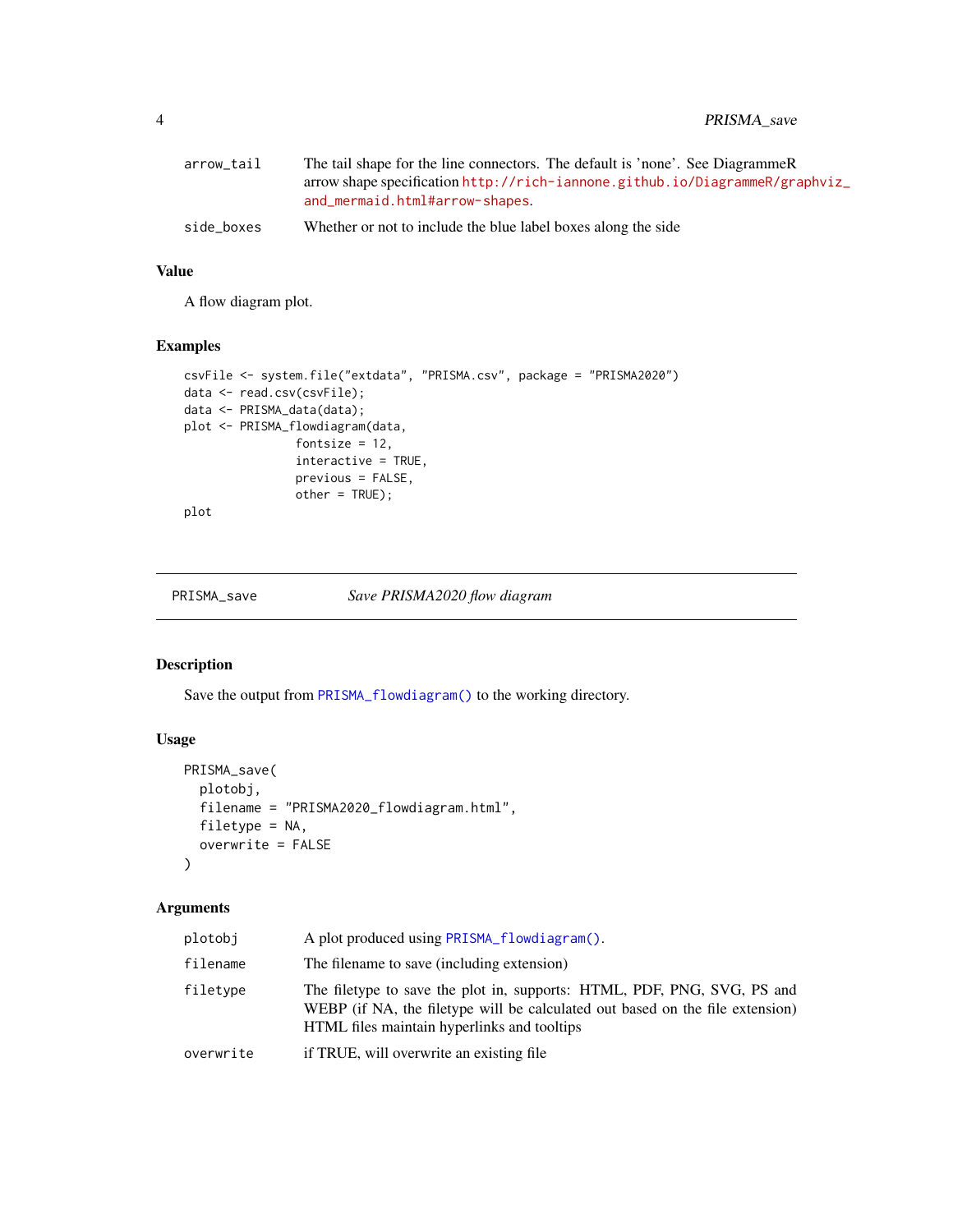#### <span id="page-4-0"></span>read\_PRISMAdata 5

#### Value

the absolute filename of the saved diagram plot.

#### Examples

```
csvFile <- system.file("extdata", "PRISMA.csv", package = "PRISMA2020")
data <- read.csv(csvFile);
data <- PRISMA_data(data);
plot <- PRISMA_flowdiagram(data,
                fontsize = 12,
                interactive = TRUE,
                previous = FALSE,
                other = TRUE);
PRISMA_save(plot, filename = tempfile(), filetype="html");
```
read\_PRISMAdata *Read in PRISMA flow diagram data - DEPRECATED*

#### Description

DEPRECATED - read in a template CSV containing data for the flow diagram

#### Usage

```
read_PRISMAdata(data)
```
#### Arguments

data File to read in.

#### Value

A list of objects needed to plot the flow diagram

#### See Also

[PRISMA\\_data\(\)](#page-1-1)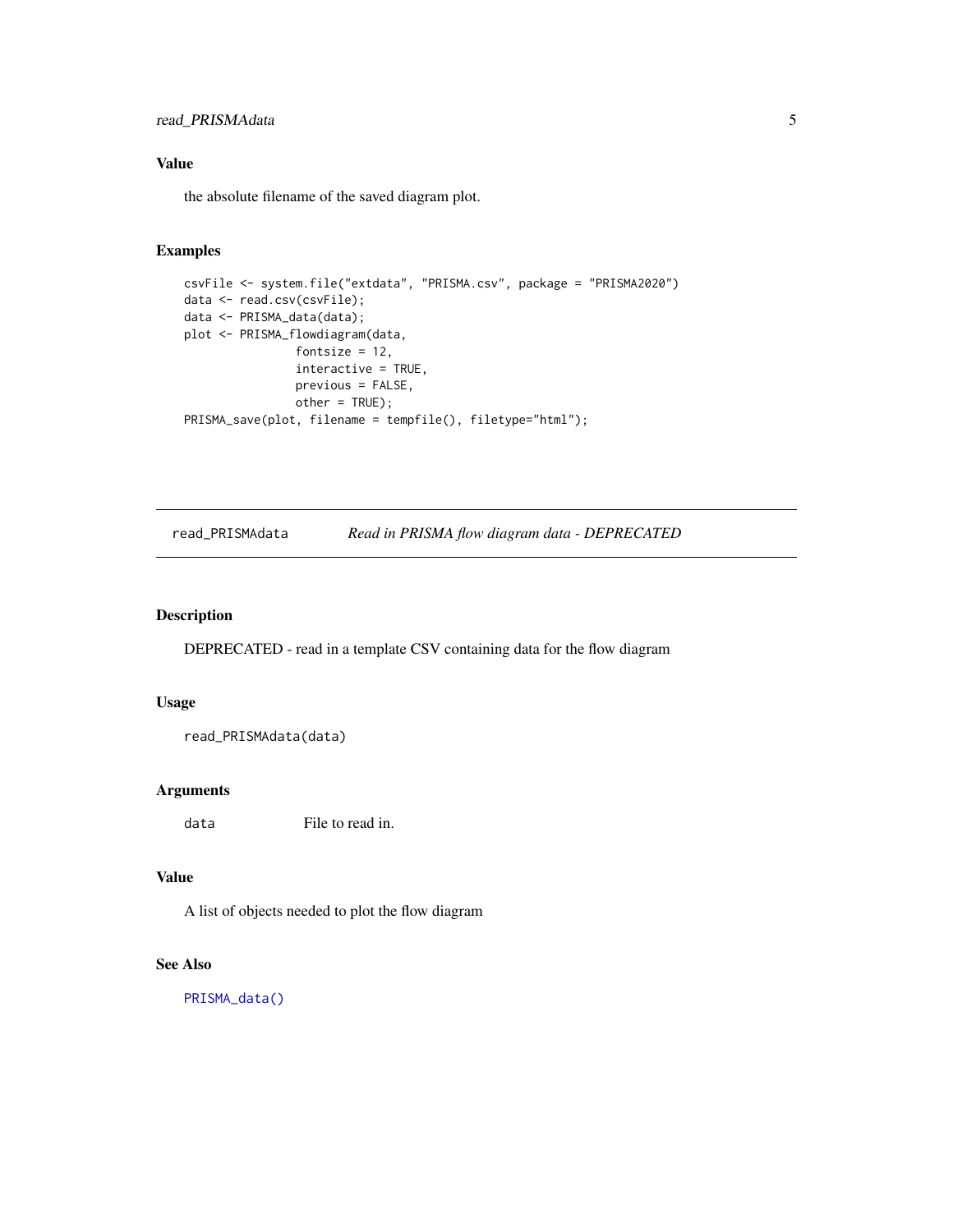<span id="page-5-0"></span>sr\_flow\_interactive *Plot interactive flow diagram for systematic reviews - DEPRECATED*

#### Description

DEPRECATED - Converts a PRISMA systematic review flow diagram into an interactive HTML plot, for embedding links from each box.

#### Usage

sr\_flow\_interactive(plot, urls, previous, other)

#### Arguments

| plot     | A plot object from PRISMA_flowdiagram().                                                                                                                                                                       |
|----------|----------------------------------------------------------------------------------------------------------------------------------------------------------------------------------------------------------------|
| urls     | A dataframe consisting of two columns: nodes and urls. The first column should<br>contain 19 rows for the nodes from node 1 to node 19. The second column should<br>contain a corresponding URL for each node. |
| previous | Logical argument (TRUE or FALSE) (supplied through PRISMA_flowdiagram())<br>specifying whether previous studies were sought.                                                                                   |
| other    | Logical argument (TRUE or FALSE) (supplied through PRISMA_flowdiagram())<br>specifying whether other studies were sought.                                                                                      |

#### Value

An interactive flow diagram plot.

#### See Also

[PRISMA\\_interactive\\_\(\)](#page-0-0)